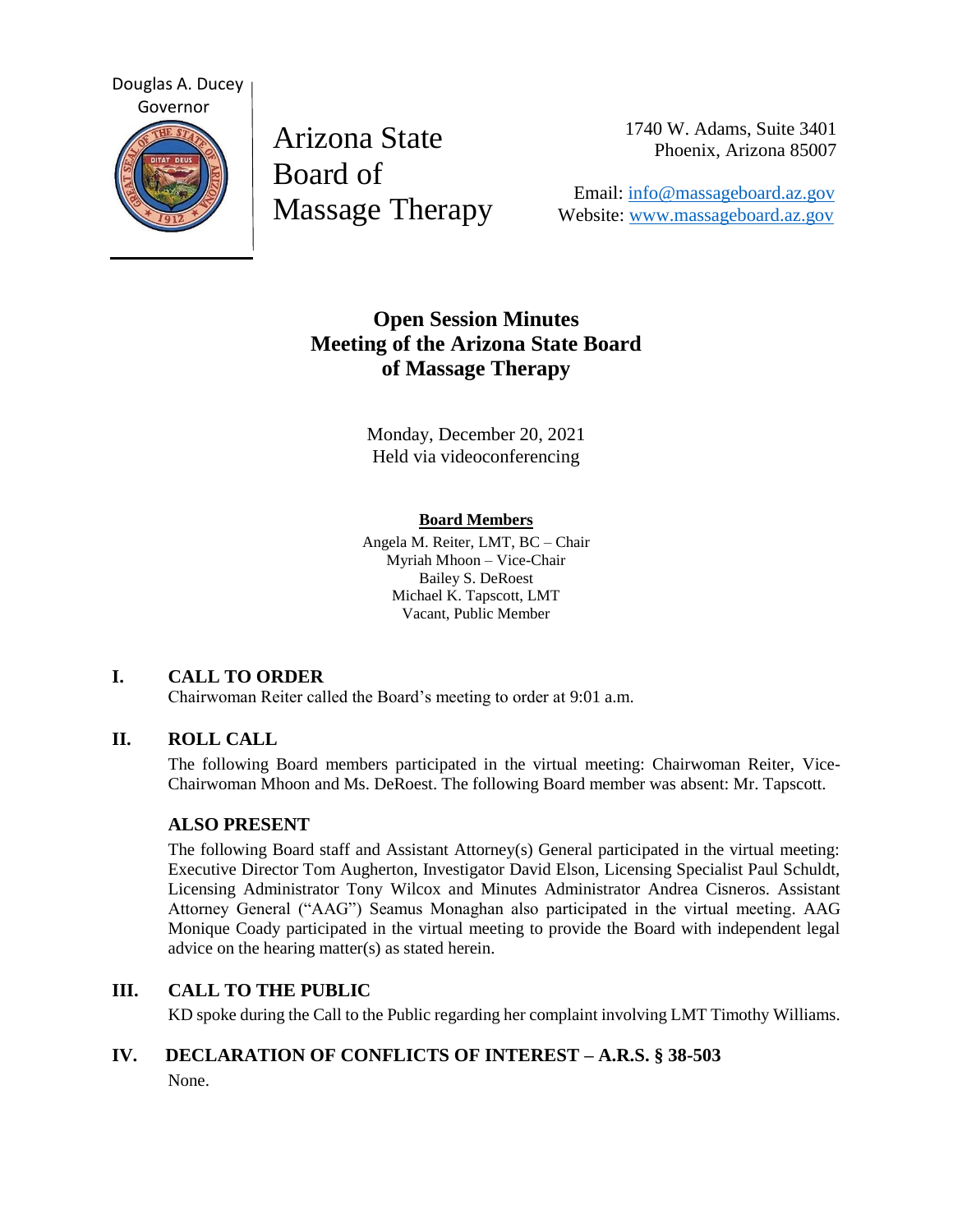#### **V. REVIEW, DISCUSSION AND POSSIBLE ACTION ON BOARD MEETING MINUTES**

A. Discussion and approval of the Massage Board Open Minutes from the December 6, 2021 monthly meeting.

**MOTION: Chairwoman Reiter moved for the Board to approve Open Minutes from the Board's December 6, 2021 monthly meeting. SECOND: Ms. DeRoest**

**VOTE: The following Board members voted in favor of the motion: Chairwoman Reiter, Vice-Chairwoman Mhoon and Ms. DeRoest. The following Board member was absent: Mr. Tapscott.**

**VOTE: 3-yay, 0-nay, 0-abstain, 0-recuse, 1-absent. MOTION PASSED.** 

#### **VI. ITEMS FOR BOARD REVIEW, DISCUSSION AND POSSIBLE ACTION**

A. Formal Hearing

(1) Timothy Williams, 22-123, MT License #15826

AAG Monaghan participated on behalf of the State. AAG Coady participated to provide the Board with independent legal advice. Mr. Williams was not present during the Board's consideration of this matter.

**MOTION: Chairwoman Reiter moved for the Board to enter into Executive Session to obtain legal advice pursuant to A.R.S. § 38-431.03(A)(3). SECOND: Vice-Chairwoman Mhoon** This motion was withdrawn.

**MOTION: Chairwoman Reiter moved for the Board to postpone this matter to its** 

**January 2022 meeting. SECOND: Vice-Chairwoman Mhoon VOTE: The following Board members voted in favor of the motion: Chairwoman Reiter, Vice-Chairwoman Mhoon and Ms. DeRoest. The following Board member was absent: Mr. Tapscott. VOTE: 3-yay, 0-nay, 0-abstain, 0-recuse, 1-absent. MOTION PASSED.** 

- B. Formal Interview Vacant.
- C. Investigative Review File(s)

(1) 21-133 Hernandez, Adrian MT License #22-123 Mr. Hernandez and Complainant BH participated in the virtual meeting during the Board's consideration of this matter.

**MOTION: Vice-Chairwoman Mhoon moved for the Board to enter into Executive Session to obtain legal advice pursuant to A.R.S. § 38-431.03(A)(3). SECOND: Chairwoman Reiter** 

**VOTE: The following Board members voted in favor of the motion: Chairwoman Reiter, Vice-Chairwoman Mhoon and Ms. DeRoest. The following Board member was absent: Mr. Tapscott.**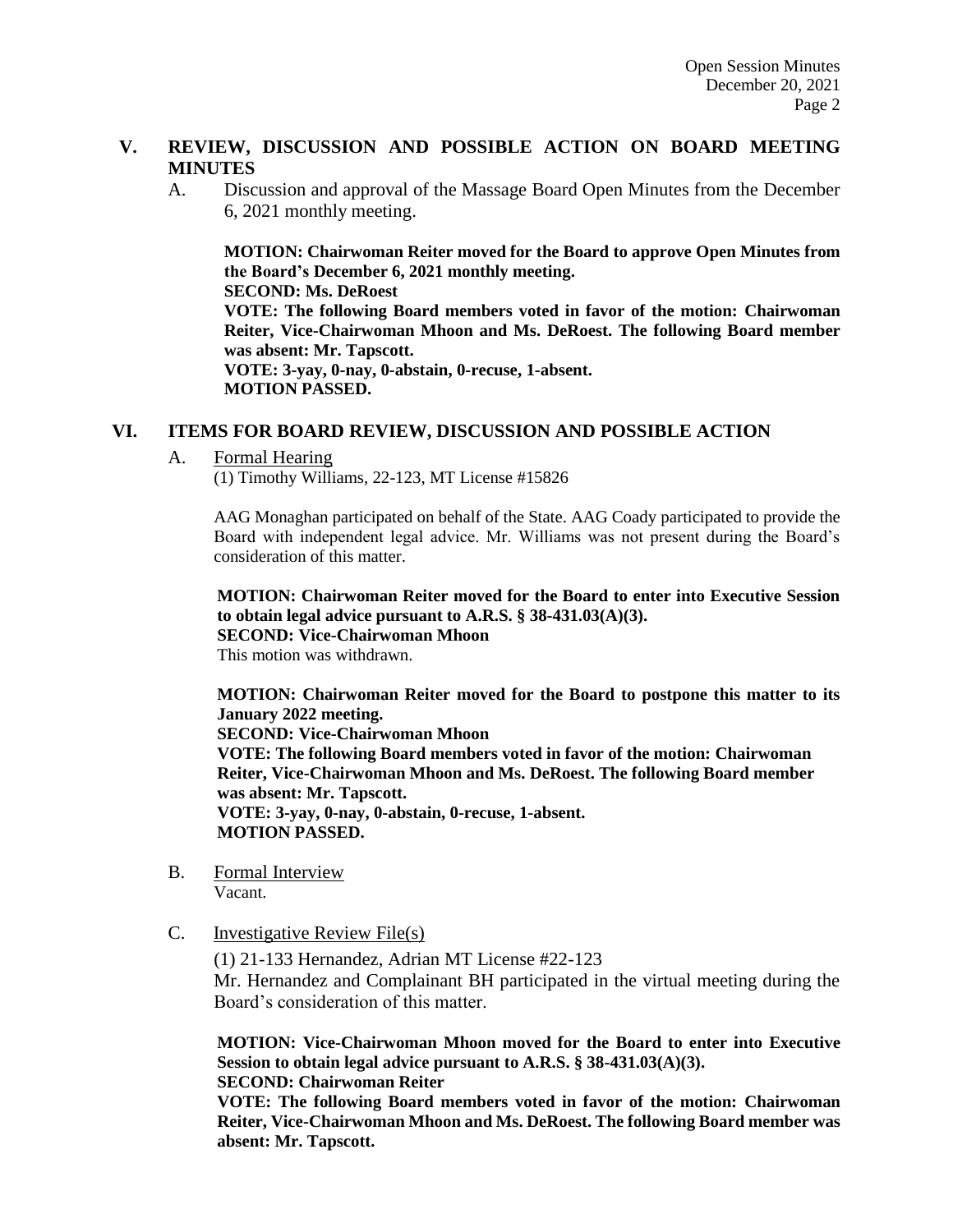#### **VOTE: 3-yay, 0-nay, 0-abstain, 0-recuse, 1-absent. MOTION PASSED.**

The Board entered into Executive Session at 9:26 a.m. The Board returned to Open Session at 9:34 a.m. No legal action was taken by the Board during Executive Session.

**MOTION: Vice-Chairwoman Mhoon moved for the Board to summarily suspend the license based on the finding that the public health, safety and welfare imperatively requires emergency action by the Board pursuant to A.R.S. §§ 32-4254(B) and 41- 1092.11(B).** 

**SECOND: Ms. DeRoest** 

**VOTE: The following Board members voted in favor of the motion: Chairwoman Reiter, Vice-Chairwoman Mhoon and Ms. DeRoest. The following Board member was absent: Mr. Tapscott.**

**VOTE: 3-yay, 0-nay, 0-abstain, 0-recuse, 1-absent. MOTION PASSED.** 

**MOTION: Chairwoman Reiter moved for the Board to rescind its previous motion. SECOND: Vice-Chairwoman Mhoon** 

**VOTE: The following Board members voted in favor of the motion: Chairwoman Reiter, Vice-Chairwoman Mhoon and Ms. DeRoest. The following Board member was absent: Mr. Tapscott.**

**VOTE: 3-yay, 0-nay, 0-abstain, 0-recuse, 1-absent. MOTION PASSED.** 

**MOTION: Chairwoman Reiter moved for the Board to accept the preliminary Findings of Fact and Conclusions of Law based on the information contained in the investigative report and summarily suspend the license based on the finding that the public health, safety and welfare imperatively requires emergency action by the Board pursuant to A.R.S. §§32-4254(B) and 41-1092.11(B).** 

**SECOND: Ms. DeRoest** 

**VOTE: The following Board members voted in favor of the motion: Chairwoman Reiter, Vice-Chairwoman Mhoon and Ms. DeRoest. The following Board member was absent: Mr. Tapscott.**

**VOTE: 3-yay, 0-nay, 0-abstain, 0-recuse, 1-absent. MOTION PASSED.** 

(2) 22-120 Peck, Charles MT License #22-120

Mr. Peck participated in the virtual meeting during the Board's consideration of this matter.

**MOTION: Chairwoman Reiter moved for the Board to accept the preliminary Findings of Fact and Conclusions of Law based on the information contained in the investigative report and summarily suspend the license based on the finding that the public health, safety and welfare imperatively requires emergency action by the Board pursuant to A.R.S. §§32-4254(B) and 41-1092.11(B).** 

**SECOND: Ms. DeRoest** 

**VOTE: The following Board members voted in favor of the motion: Chairwoman Reiter, Vice-Chairwoman Mhoon and Ms. DeRoest. The following Board member was absent: Mr. Tapscott.**